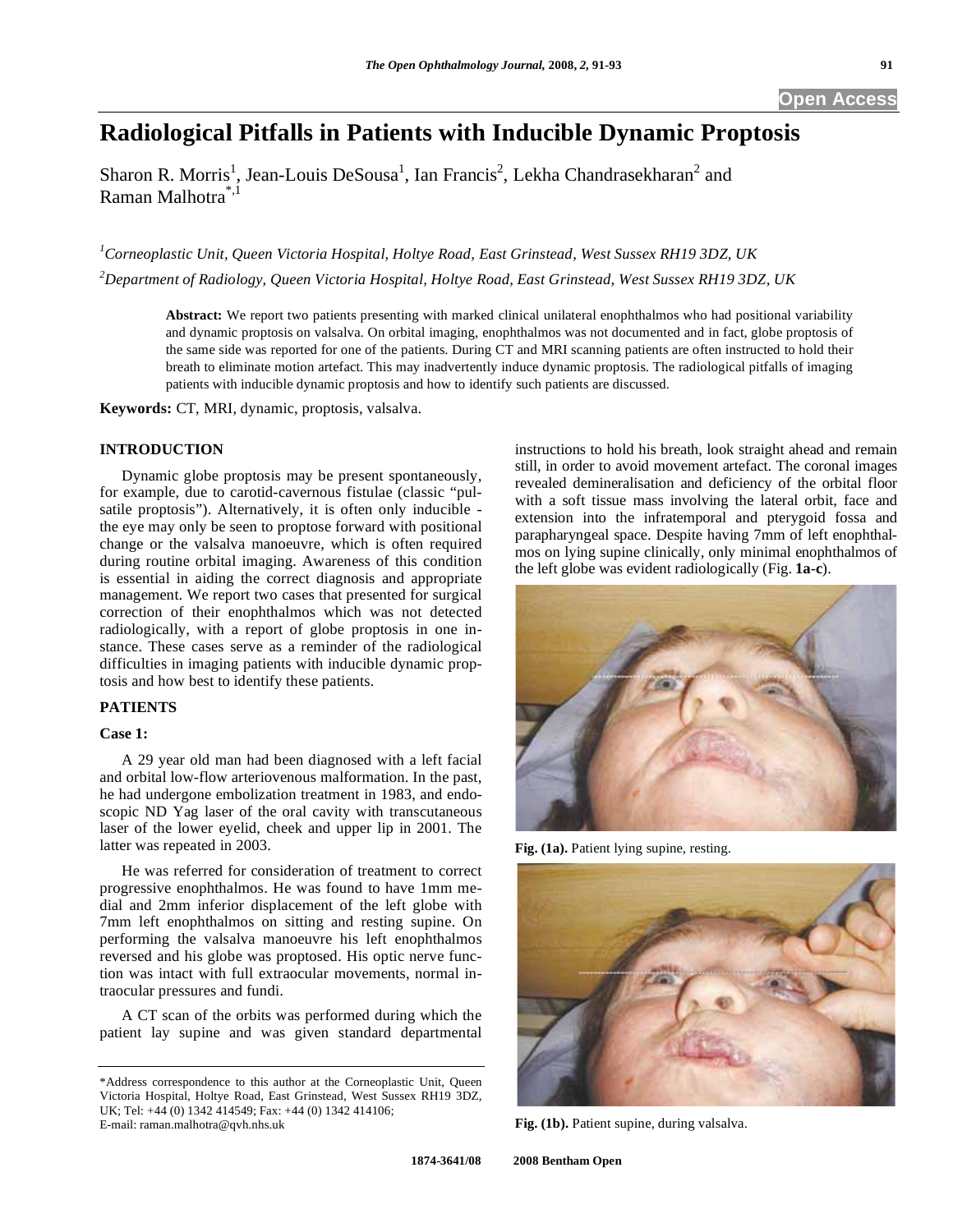#### **92** *The Open Ophthalmology Journal, 2008, Volume 2 Morris et al.*

 Fig. (**1a**) shows a very marked left sided enophthalmos on lying supine which measured 7mm on Hertel exophthalmometry and is demonstrated in the photograph by the distance of the left globe from a horizontal line drawn at the level of the superior limbus of the other eye. On undergoing valsalva manoeuvre, this enophthalmos virtually disappears (Fig. **1b**).

 The disparity between the globe position on CT and the last clinic visit necessitated a repeat assessment. This was essential to exclude a new change prior to embarking on surgical implantation of a high density porous polyethelyene (Medpor®) enophthalmic wedge implant, in order to augment his orbital volume and increase the anterior projection of his globe into a more aesthetic position.



**Fig. (1c).** In contrast to the clinical picture, this Axial CT scan image, performed during an inadvertent Valsalva manoeuvre, shows only minimal left enophthalmos (highlighted by the broken lines).

## **Case 2**

 A 24 year old woman was originally referred for consideration to improve facial asymmetry due to progressive right globe enophthalmos with inferior displacement (Fig. **2a**). A diagnosis of neurofibromatosis was made and confirmed as type 1 with spontaneous mutation on the basis of multiple café au lait patches, axillary freckling, dermal neurofibromas and right sphenoid wing hypoplasia.

 On examination she had 7mm medial and 3mm inferior globe displacement with marked right enophthalmos. She had no diplopia in primary position but she had a global reduction in right eye movements especially in abduction and elevation. Her optic nerve function was normal and her remaining ocular examination was unremarkable.

 On lying supine, the right globe became proptosed by 1mm relative to the left eye (Fig. **2b**).

 A pre-operative MRI scan was perfomed to enable surgical planning for correction of the enophthalmos. This was perfomed supine, eyes in primary position and the patient was asked to breath-hold in order to minimise movement artefact for image capture. The axial scans showed deficient greater and lesser wings of sphenoid on the right side with deficiency of the left side of the planum sphenoidale (involving the left sphenoidal sinus) and right anterior clinoid processes. Brain herniation through the bony deficiency was evident and the right globe was reported as proptosed (Fig. **2c**).

 After consideration, the patient chose not to undergo surgical intervention.



**Fig. (2a).** Patient sitting.



**Fig. (2b).** Patient lying supine, resting.

 Fig. (**2a**) shows marked right sided enophthalmos in the sitting position, as demonstrated by the right globe distance from a horizontal line drawn from the left cornea, with reversal and mild proptosis on lying supine (Fig. **2b**).



**Fig. (2c).** T1 weighted MRI scan showing right sided herniation of brain contents through the orbital bony structural abnormality with proptosis of the globe.